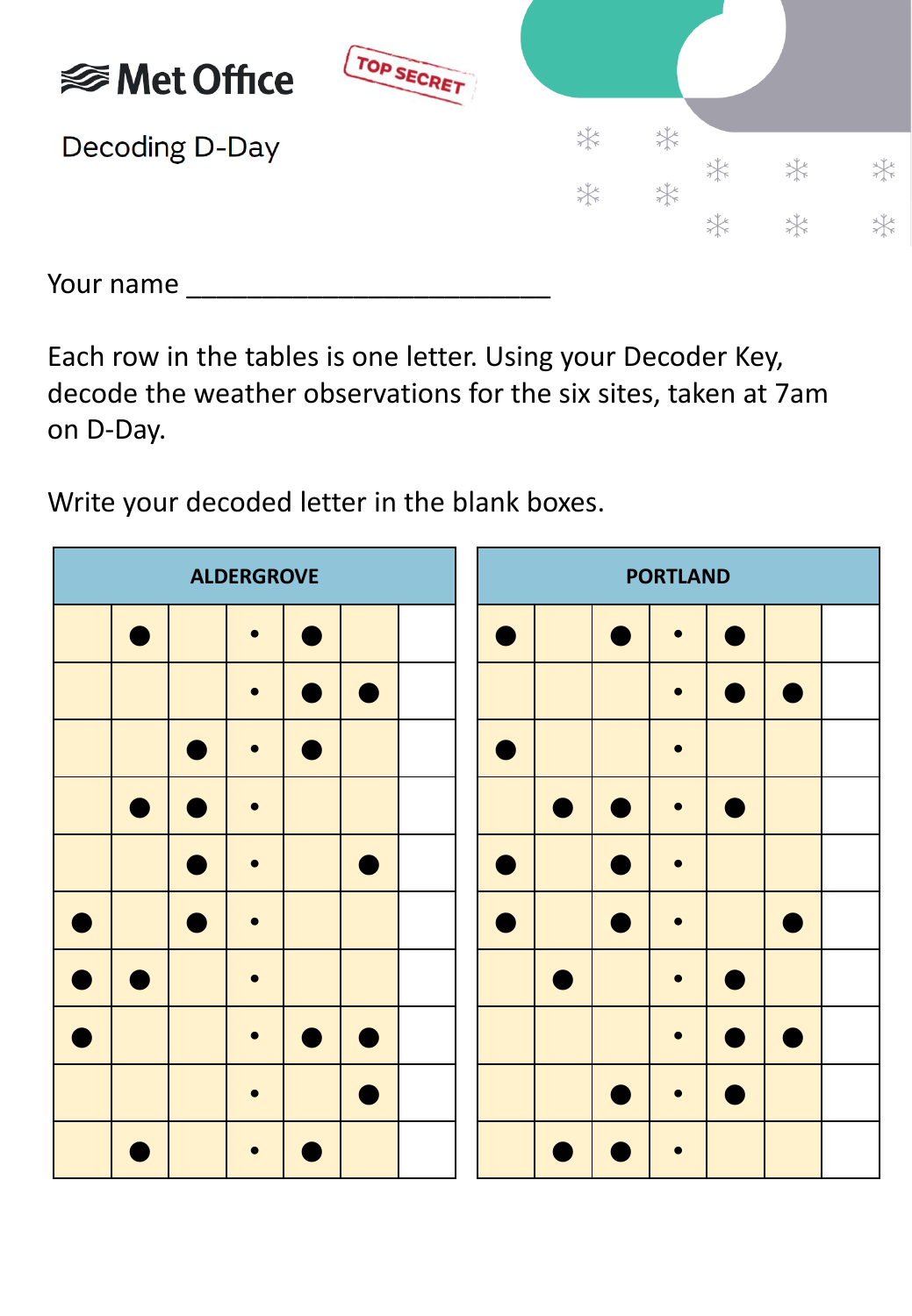



Decoding D-Day

| ☀ | ☀ |   |    |   |
|---|---|---|----|---|
|   | 米 | ☀ | 柒  | ╬ |
| ☀ |   | 举 | ** | ☀ |
|   |   |   |    |   |

| <b>MANCHESTER</b> |  |   |  |   |  |  |  |  |  |  |
|-------------------|--|---|--|---|--|--|--|--|--|--|
|                   |  | ۰ |  |   |  |  |  |  |  |  |
| Т                 |  |   |  |   |  |  |  |  |  |  |
| Δ                 |  |   |  |   |  |  |  |  |  |  |
| т                 |  |   |  | ۸ |  |  |  |  |  |  |
|                   |  |   |  |   |  |  |  |  |  |  |
|                   |  |   |  |   |  |  |  |  |  |  |
|                   |  |   |  |   |  |  |  |  |  |  |

| <b>LONDON</b> |   |   |  |  |   |  |  |  |  |  |  |
|---------------|---|---|--|--|---|--|--|--|--|--|--|
|               | Г | ٦ |  |  |   |  |  |  |  |  |  |
| Ξ             |   |   |  |  |   |  |  |  |  |  |  |
| 0             |   |   |  |  |   |  |  |  |  |  |  |
|               |   |   |  |  | Т |  |  |  |  |  |  |
|               |   |   |  |  |   |  |  |  |  |  |  |
|               |   |   |  |  |   |  |  |  |  |  |  |

| <b>ABERPORTH</b> |  |  |  |  |  |  |  |  |  |  |
|------------------|--|--|--|--|--|--|--|--|--|--|
|                  |  |  |  |  |  |  |  |  |  |  |
|                  |  |  |  |  |  |  |  |  |  |  |
| ×                |  |  |  |  |  |  |  |  |  |  |
|                  |  |  |  |  |  |  |  |  |  |  |
|                  |  |  |  |  |  |  |  |  |  |  |

| <b>ABERDEEN</b> |           |           |           |                 |           |  |  |  |  |  |
|-----------------|-----------|-----------|-----------|-----------------|-----------|--|--|--|--|--|
| $\bullet$       |           |           |           | $\blacklozenge$ |           |  |  |  |  |  |
|                 |           | $\bullet$ |           | Г               |           |  |  |  |  |  |
| $\bullet$       | $\bullet$ |           | $\bullet$ | $\bullet$       |           |  |  |  |  |  |
| $\bullet$       |           | $\bullet$ | D         |                 |           |  |  |  |  |  |
| $\blacklozenge$ |           |           |           |                 |           |  |  |  |  |  |
|                 | $\bullet$ |           | $\bullet$ | C               |           |  |  |  |  |  |
|                 |           |           |           | ●               | $\bullet$ |  |  |  |  |  |
|                 |           | D         |           | ∙               |           |  |  |  |  |  |
|                 |           |           |           |                 |           |  |  |  |  |  |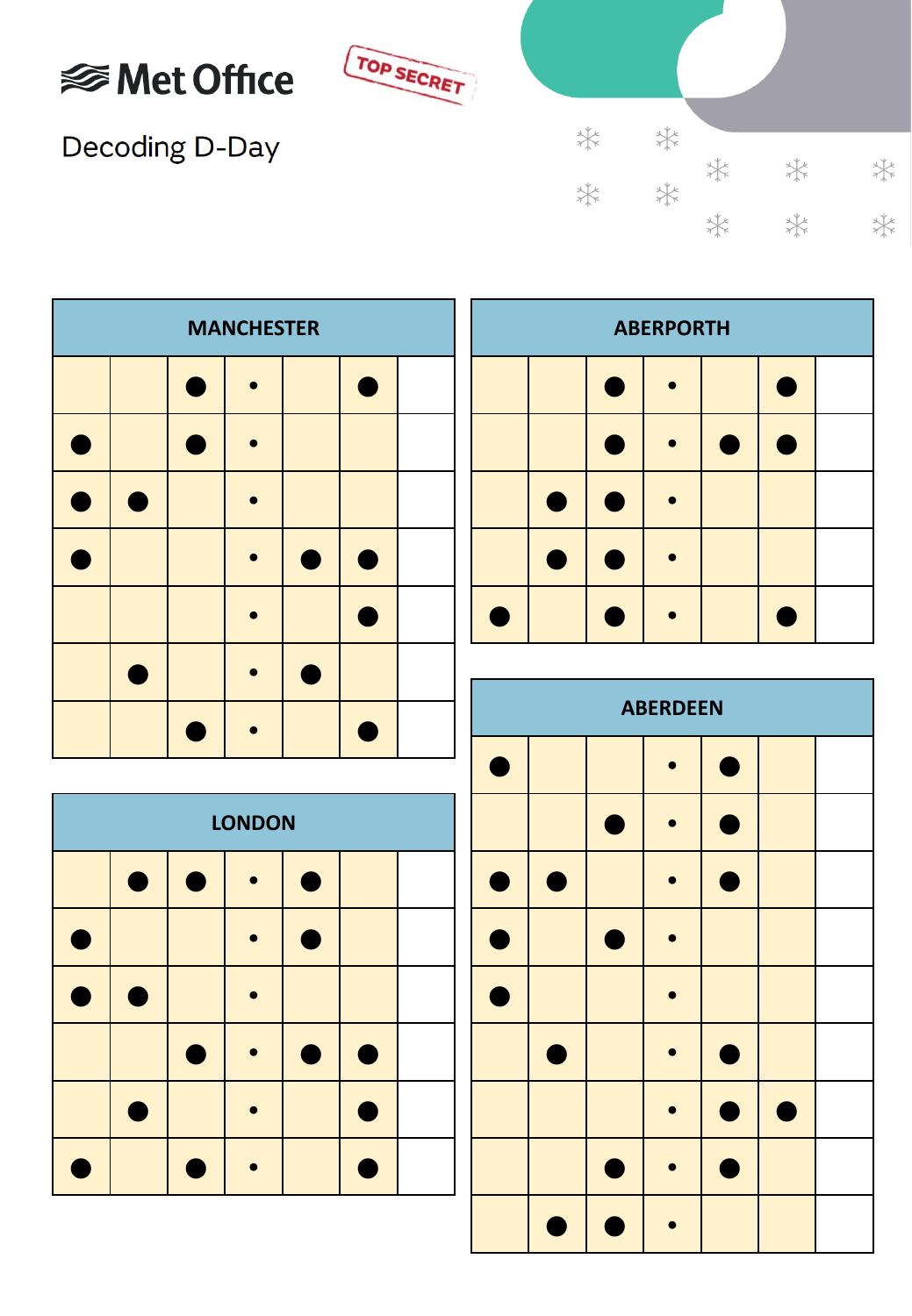

Your name \_\_\_\_\_\_\_\_\_\_\_\_\_\_\_\_\_\_\_\_\_\_\_\_

Each row in the tables is one letter. Using your Decoder Key, decode the weather observations for the six sites, taken at 7am on D-Day.

Write your decoded letter in the blank boxes.

| <b>ALDERGROVE</b> |  |           |                |                |              |  |  | <b>PORTLAND</b> |                |             |              |
|-------------------|--|-----------|----------------|----------------|--------------|--|--|-----------------|----------------|-------------|--------------|
|                   |  | $\bullet$ |                |                | ${\sf R}$    |  |  | $\bullet$       |                |             | $\mathsf{P}$ |
|                   |  | $\bullet$ |                |                | $\mathsf{A}$ |  |  | $\bullet$       | $\blacksquare$ |             | $\mathsf{A}$ |
|                   |  | $\bullet$ |                |                | I            |  |  | $\bullet$       |                |             | $\mathsf T$  |
|                   |  |           |                |                | $\mathsf{N}$ |  |  | $\bullet$       |                |             | $\mathsf C$  |
|                   |  | $\bullet$ |                |                | $\mathsf{S}$ |  |  | $\bullet$       |                |             | H            |
|                   |  | $\bullet$ |                |                | $\sf H$      |  |  | $\bullet$       |                |             | Y            |
|                   |  | $\bullet$ |                |                | $\mathsf{O}$ |  |  | $\bullet$       | $\blacksquare$ |             | ${\sf R}$    |
|                   |  | $\bullet$ | $\blacksquare$ | $\blacksquare$ | W            |  |  | $\bullet$       | $\blacksquare$ | <b>STAR</b> | $\mathsf{A}$ |
|                   |  | $\bullet$ |                |                | $\mathsf E$  |  |  | $\bullet$       |                |             | I            |
|                   |  | $\bullet$ |                |                | $\mathsf R$  |  |  | $\bullet$       |                |             | $\mathsf{N}$ |